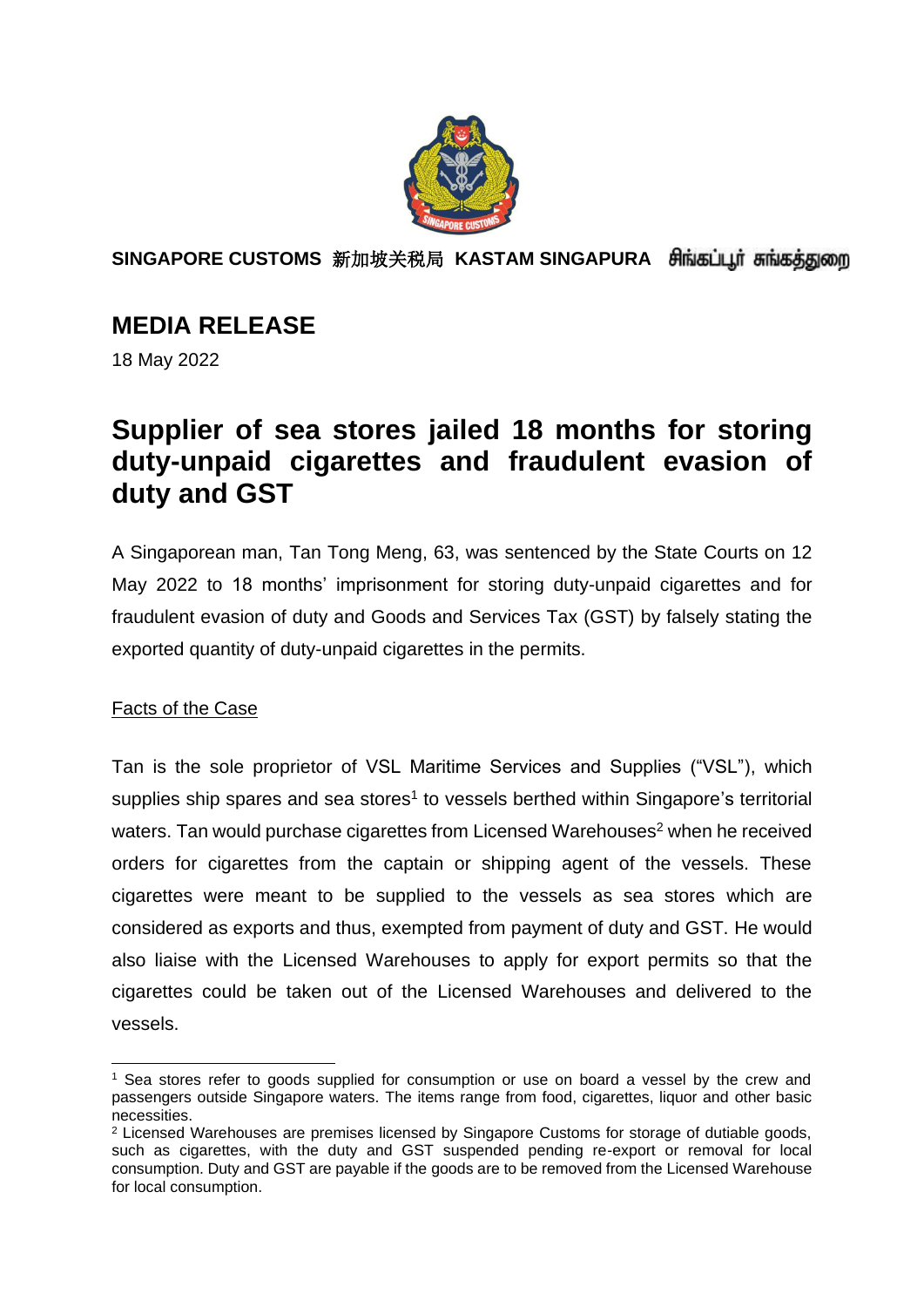On multiple occasions between August 2020 and June 2021, Tan ordered more cigarettes than the actual quantity required by the vessels. After receiving the cigarettes from the Licensed Warehouses and delivering the required quantity to the vessels, Tan would divert the excess cigarettes inland and store them at VSL, for either resale or personal consumption.

On 2 July 2021, Singapore Customs officers checked the premises of VSL and found a total of 86 cartons and 3 packets of duty-unpaid cigarettes. The cigarettes were the left-over of excess duty-unpaid cigarettes from recent sea store shipments that had been diverted inland. Further investigations uncovered that Tan had similarly diverted duty-unpaid cigarettes on past occasions involving 14 other export permits. Tan had fraudulently evaded duty and GST by stating in the export permits that the quantity of duty-unpaid cigarettes involved were exported when in fact, they were diverted inland.

Tan pleaded guilty to one charge of storing duty-unpaid cigarettes and nine charges of fraudulent evasion of duty involving nine export permits. The total duty evaded for the 10 proceeded charges amounted to about \$67,820. Another similar charge of storing duty-unpaid cigarettes and 25 similar charges of fraudulent evasion of duty and GST involving 17 export permits were taken into consideration during sentencing. The total duty and GST evaded for the 26 charges amounted to about \$17,080 and \$7,110 respectively.

Buying, selling, conveying, delivering, storing, keeping, possessing or dealing with duty-unpaid goods are serious offences under the Customs Act and the GST Act. Offenders can be fined up to 40 times the amount of duty and GST evaded and/or jailed for up to six years.

Any person who is in any way concerned in any fraudulent evasion of, or attempt to fraudulently evade, any duty shall be guilty of an offence and will be liable on conviction to a fine of up to 20 times the amount of duty and GST evaded.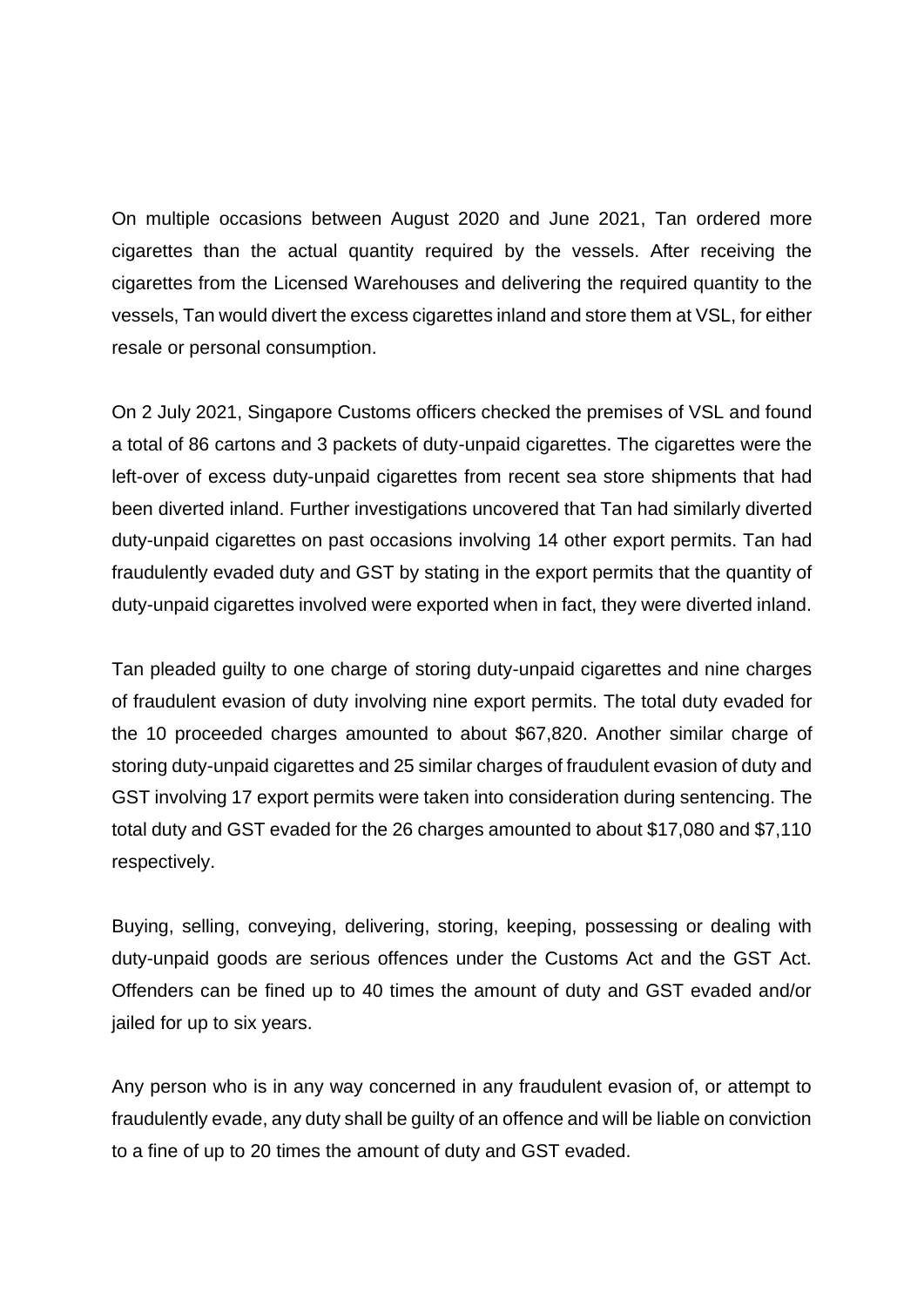Members of public with information on smuggling activities or evasion of duty or GST can call the Singapore Customs hotline on 1800-2330000 or email customs\_intelligence@customs.gov.sg to report these illegal activities.

**Singapore Customs 18 May 2022**

**# # #**